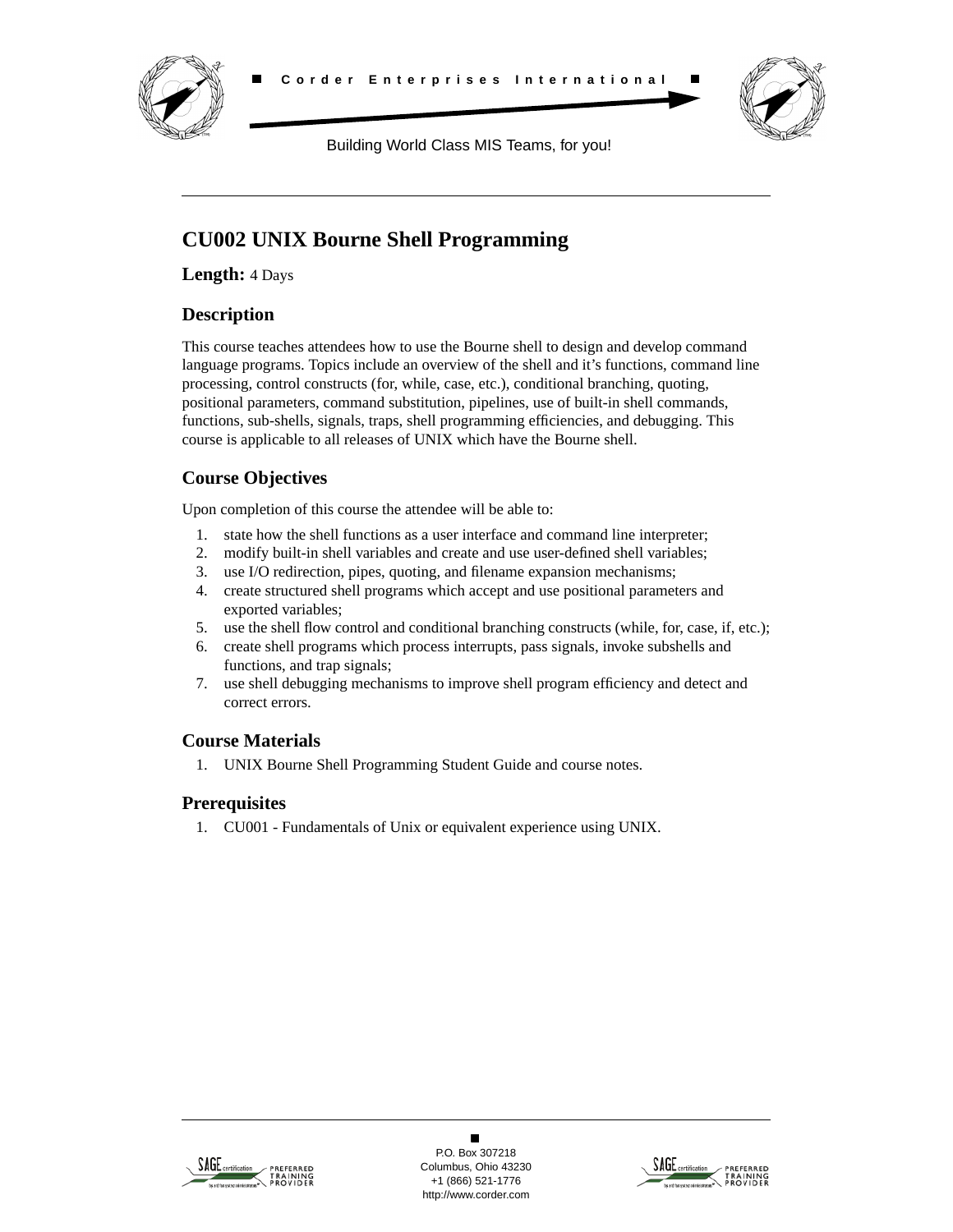# **CU002 UNIX Bourne Shell Programming**

### **Course Content**

### **I OVERVIEW OF THE SHELL**

- A Command interpretation.
- B Processes
	- 1. Process Creation
	- 2. fork and exec.
	- 3. Process invocation
- C User Environment
	- 1. Login Shell Variables
	- 2. Setting Variables from the Login Prompt
	- 3. The /etc/profile and .profile files.
- D Setting and Printing Variables
- E I/O Redirection
- F Pipelines
- G File Name Generation
- H Quoting
- I Command Substitution
- J Background Processing

### **II CREATING AND EXECUTING SHELL PROGRAMS**

- A Creating a Shell Program
- B Executing a Shell Program
- C Debugging Shell Programs

### **III SHELL VARIABLES & PARAMETERS**

- A Assigning Variables
- B Printing Variables
- C The read command.
- D Variable Types
- E Exporting Variables
- F Shell Parameters
- G Conditional Parameter Substitution
- H Positional Parameters
- I shift Command
- J The set and unset commands
- K The . (dot) Command